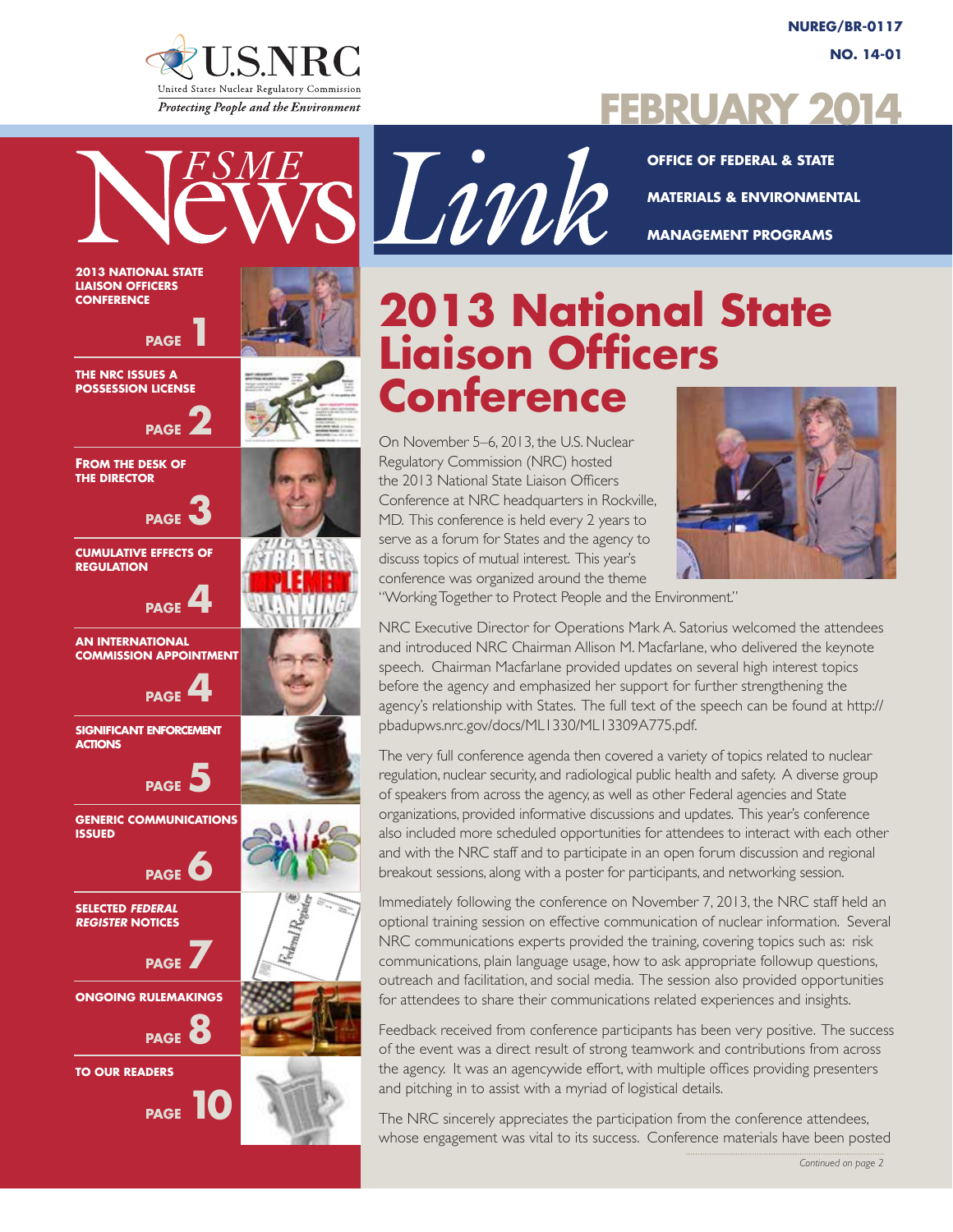

# EWS Limk

# **February 2014**



on the conference Web site at http://homer.ornl.gov/nrc/conf/.

For more information about the State Liaison Officer Program, please visit http://www.nrc.gov/ about nrc/state tribal/fst liaison.html#state.

(Contact: June Cai, FSME, 301-415-5192 or June.Cai@nrc.gov)

### **THE NRC ISSUES A POSSESSION LICENSE**



On October 23, 2013, the NRC issued a license that granted the U.S. Army the authority to possess depleted uranium (DU) at two military sites in Hawaii. The Army trained with the Davy Crockett weapons system at the two sites in the 1960s. This system included DU "spotting rounds," which were used to assist with targeting accuracy.

The license allows the Army to possess up to 275 pounds of DU at Schofield Barracks on Oahu and the Pohakuloa Training Area on the island of Hawaii. It also provides for NRC inspections and requires the Army to implement a radiation safety plan and a physical security plan. The Army must also provide an air and plant sampling plan for NRC review within 90 days. The NRC must review sampling results before deciding whether to lift existing restrictions on activities that would disturb the DU. The license does not authorize the Army to use the DU or decommission the sites without additional review and approval by the NRC.

A license allowing the Army to manufacture and distribute the DU spotting rounds, issued by the NRC's predecessor, the Atomic Energy Commission, expired in 1978. Under the earlier license, the Army distributed the spotting rounds to a number of Army installations for testing, training, and deployment. Each round of ammunition contained about 6 ounces of DU. In November 2006, the Army informed the NRC that it had discovered DU fragments at the Schofield Barracks. Following that discovery, the Army reviewed old records and determined that the Davy Crockett system was tested at other installations.

The Army has enough DU at these sites that, under the Atomic Energy Act and NRC regulations, it is required to have a possession license. The Army submitted a license application in November 2008. The initial license covered only the DU at the Hawaiian sites. In the future, the Army plans to amend the license to address DU at the other sites. These include the following: Forts Benning and Gordon (Georgia); Forts Campbell and Knox (Kentucky); Fort Carson (Colorado); Fort Hood (Texas); Fort Lewis, currently called Joint Base Lewis McChord, and the Yakima Training Center (Washington); Fort Bragg (North Carolina); Fort Polk (Louisiana); Fort Sill (Oklahoma); Fort Jackson (South Carolina); Fort Hunter Liggett (California); Fort Greeley (Alaska); Fort Dix (New Jersey); and Fort Riley (Kansas).

(Contact: Dominick Orlando, FSME, 301-415-6749 or Dominick.Orlando@nrc.gov)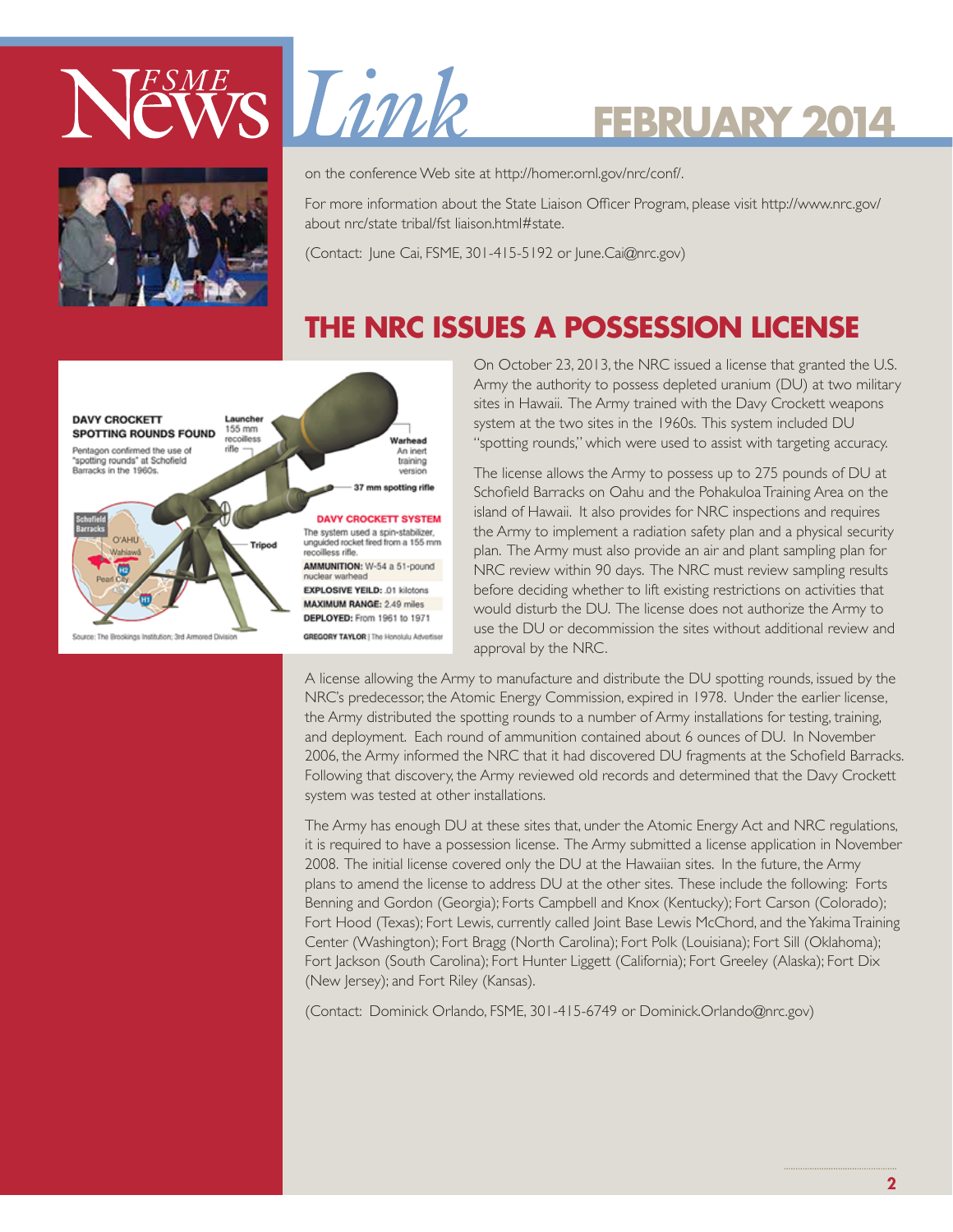

### **FROM THE DESK OF THE DIRECTOR**

One of the reasons why I enjoy coming to work every day is that FSME is always an exciting place. Our office manages such a broad range of issues and programmatic responsibilities. In recognition of the success that the office had in fiscal year 2013, I would like to use this column to reflect upon some of our major achievements.

Starting with nuclear byproduct materials, FSME successfully deployed the License Verification System (LVS) component of the Integrated Source Management Portfolio (ISMP) in May. The LVS interface with the National Source Tracking System and Web based Licensing components of the ISMP provides secure, online verification of license and inventory information. We also completed the review of over 55 State regulation packages and finished a 3 year effort to publish an FSME specific training and qualification program of material license reviewers and inspectors (IMC 1248).

FSME has also maintained an active presence on the Radiation Source Protection and Security Task Force. Mandated by the Energy Policy Act of 2005, the task force evaluates and provides recommendations relating to the security of radiation sources in the United States. The task force is comprised of independent experts from 14 Federal agencies and 2 State organizations, and is chaired by the NRC. The next task force report to Congress is due in August 2014.

Collaborative working groups on regulatory initiatives and outreach efforts have been another success story for FSME. Numerous important rulemakings were proposed or finalized that will lead to regulatory changes affecting medical licensees, disposal facilities, and spent fuel licensees and vendors, among others. FSME also continues to develop several agency policy statements, including an update on consumer products and the creation of a Tribal policy statement.

Moving on to the decommissioning and waste arena, FSME issued several safety evaluation reports and supplemental environmental impact statements for uranium recovery facilities, including Strata, Dewey Burdock, and Willow Creek. In addition, staff successfully terminated the University of Illinois' Research and Test Reactor license; authorized start of operations for the Lost Creek in situ leach facility; and engaged stakeholders on low level waste topics related to the ongoing Title 10 of the *Code of Federal Regulations* (10 CFR) Part 61 ("Licensing Requirements for Land Disposal of Radioactive Waste") rulemaking effort.

Recognizing the importance of maintaining a highly skilled workforce, FSME continued to provide training opportunities for our staff and our co regulators in Agreement States. In fact, Agreement State staff attended 47 training courses hosted by the NRC over the past fiscal year. The office also continued extensive education and outreach efforts on safety culture. Finally, with regional and State assistance, we also completed all of this year's Integrated Materials Performance Evaluation Program reviews to evaluate the technical adequacy and consistency of NRC and Agreement State materials programs.

As the office transitions into 2014, we look forward to another strong year in strengthening our collaborative relationships and completing the challenges before us, as we remain committed to a common goal of ensuring safety, security, and protection of the environment.

Brian Holian, Acting Director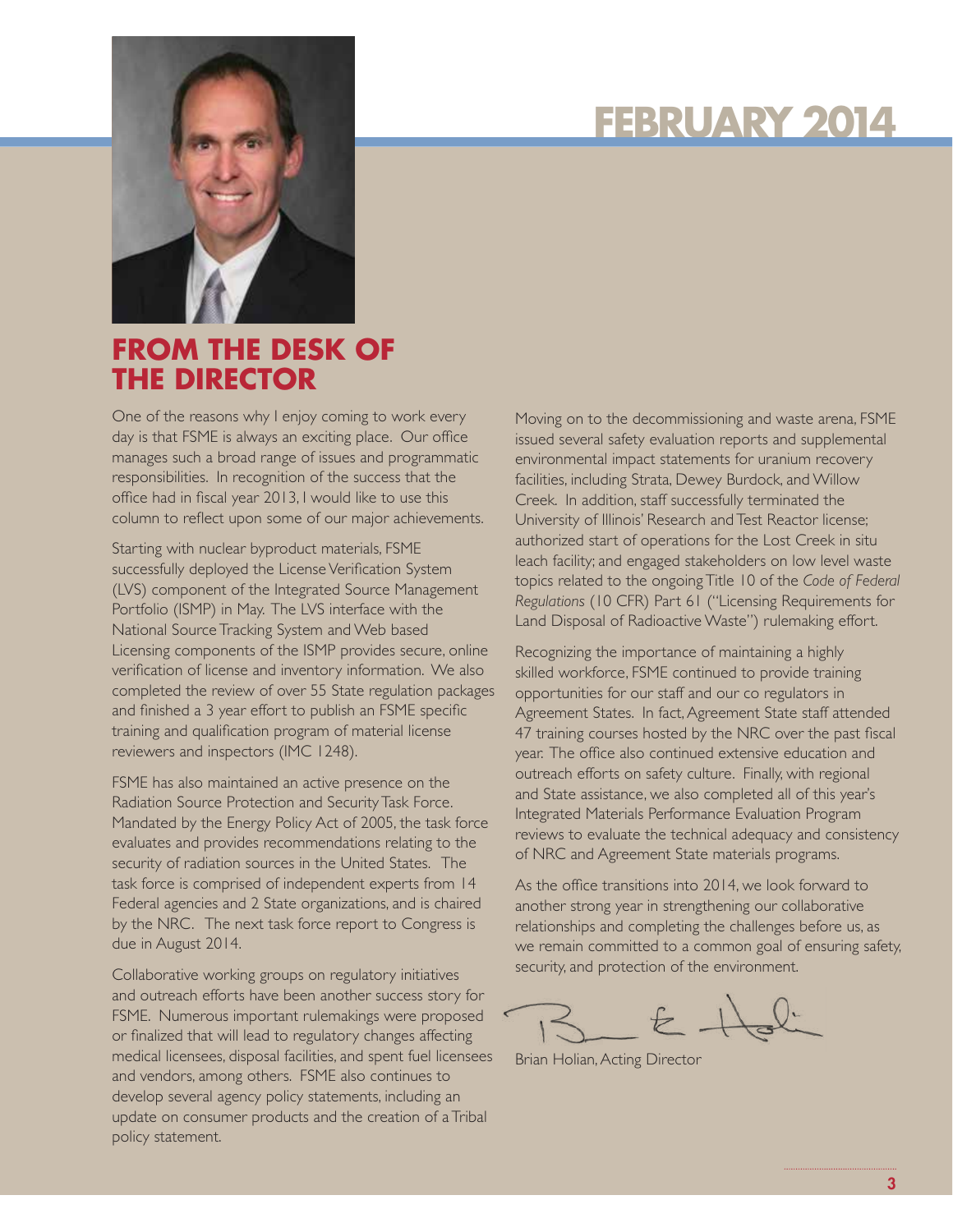



### **Cumulative Effects of Regulation**

In January 2010, the Commission directed the NRC staff to consider the "aggregate impact" (now known as "cumulative effects of regulation") of new and recently issued regulations on the regulated community. The cumulative effects of regulation (CER) are the organizational challenge that Agreement States, licensees, or other impacted entities face while implementing new regulatory positions, programs, or requirements within a limited implementation period, with potentially limited resources, and distraction from other primary duties that ensure safety or security (SECY-11-0032, "Consideration of Cumulative Effects of Regulation the in the Rulemaking Process" (March 2, 2011; ADAMS Accession No. ML110190027)).

On March 12, 2013, the Commission directed the staff to engage the Agreement States to consider CER issues relative to the conduct of Agreement State programs. Following the Commission direction, the NRC staff has invited Agreement States to participate in CER public meetings; provided updates during the Organization of Agreement States (OAS)/Conference of Radiation Control Program Directors (CRCPD) monthly teleconferences; presented CER information at the 2013 annual CRCPD meeting; and invited OAS to participate on the NRC's CER Working Group. In addition, the NRC staff discussed with the OAS Chair strategies on how to address Agreement States CER issues.

Although the term "CER" was not yet coined when the Agreement State programs were developed in 1959, the NRC and Agreement States have worked together to develop coordinated and compatible regulatory programs based upon prioritization of various regulatory program elements (regulations, inspection frequencies, staff qualifications, etc.) relative to their impact on public health and safety. For example, in the 1980s, over 30 indicators were used to review the Agreement States' regulatory programs, and they were categorized as either Category I, having direct impact on public health and safety or Category II, having indirect impact on public health and safety. In the 1990s and 2000s, the prioritization of regulatory elements for NRC and Agreement State programs was further refined with the implementation of joint NRC and Agreement State working groups that developed rulemakings, policy statements, and the Integrated Materials Performance Evaluation Program.

Fortunately, with over 50 years of cooperation between the NRC and the Agreement States, a strong foundation has been laid and great mechanisms are in place to address Agreement States CER issues. Thus, the NRC and Agreement States will continue to examine the current frame work of cooperation between the two regulatory partners in light of the overall agency CER efforts, and determine the appropriate strategies for addressing Agreement State CER issues.

(Contact: Cardelia Maupin, FSME, 301-415-2312 or Cardelia.Maupin@nrc.gov)



### **AN INTERNATIONAL COMMISSION APPOINTMENT**

Donald A Cool, Ph.D., was elected to the Main Commission of the International Commission on Radiological Protection (ICRP). Dr. Cool was also appointed chairman of ICRP Committee Four, the standing committee on the application of radiological protection recommendations. Dr. Cool has been an active participant in the ICRP for 29 years and a member of the standing committee since 1993. Dr. Cool also co-chairs the U.S. Interagency Steering Committee on Radiation Standards and is a council member of the National Council on Radiation Protection and Measurements.

*continued on page 5*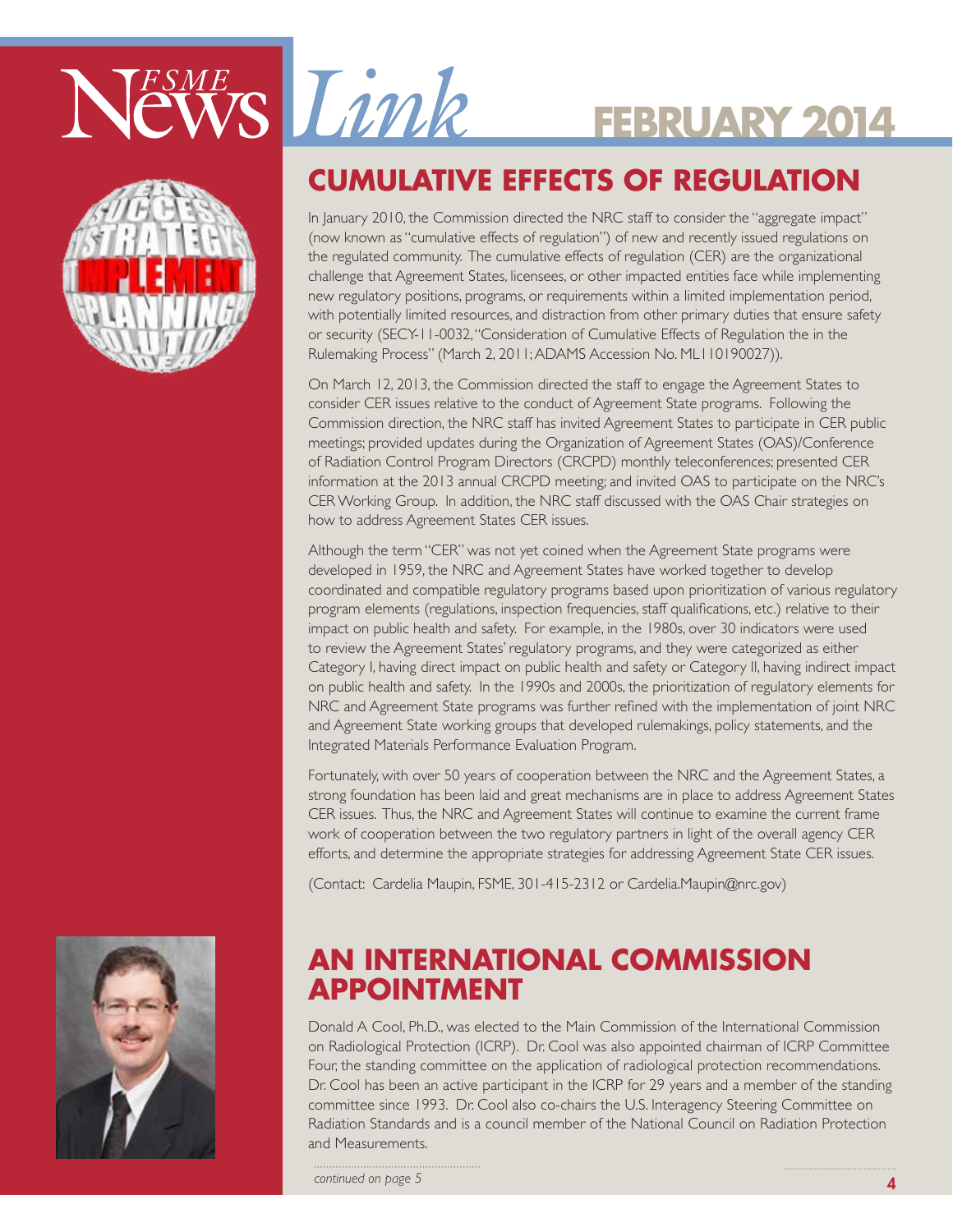# NEWS Limk

# **February 2014**

Since 1928, the ICRP has developed and overseen a system that is the basis for radiation protection standards and policies used around the world. ICRP's radiological protection recommendations are updated periodically to reflect the latest scientific evidence and radiation protection experience. ICRP has more than 200 volunteer members from roughly 30 countries who are the leading scientists and policymakers involved in radiological protection. The ICRP Main Commission has 12 members and a chairman. ICRP Committee Four provides advice on applying the radiological protection system. Among the issues on its plate, the committee is updating advice on emergency and long term exposure using experience in contaminated territories such as around Fukushima.

**The FSME staff congratulates Dr. Donald Cool on his new appointment.**

## **SIGNIFICANT ENFORCEMENT ACTIONS**

The NRC issued significant actions for failure to comply with a regulation.

### **GeoLog Well Services, Inc. (EA-13-067)**

On June 11, 2013, the NRC issued a Notice of Violation to GeoLog Well Services, Inc., for a Severity Level III violation. The violation involved the failure to, at least 3 days before engaging in the activity for the first time in a calendar year, file a submittal containing an NRC Form 241, "Report of Proposed Activities in Non Agreement States, Areas of Exclusive Federal Jurisdiction, or Offshore Waters"; a copy of the Agreement State specific license; and the appropriate fee as required by 10 CFR 150.20, "Recognition of Agreement State Licenses." On multiple occasions between August 5, 2005, and March 14, 2013, the Agreement State licensee possessed and used licensed materials at temporary job sites in Indiana, a Non Agreement State, without first filing the required documentation with the NRC

### **Medical**

### **Camden Clark Memorial Hospital Corporation (EA-13-107)**

On August 8, 2013, the NRC issued a Notice of Violation to Camden Clark Memorial Hospital Corporation (CCMHC) for a Severity Level III problem involving two violations. The first violation involved the failure to implement its written procedure to provide high confidence that an administration was performed in accordance with the written directive as required by 10 CFR 35.41, "Procedures for Administrations Requiring a Written Directive." Specifically, on February 25, 2011, CCMHC implanted a patient with 63 palladium-103 seeds to deliver a dose of 125 Gy; however, 16 of the 63 prescribed palladium-103 seeds were implanted outside the planned treatment area. CCMHC's subsequent assessment of the implant on April 1, 2011, did not identify that the delivered dose was different from the prescribed dose by more than 20 percent. This failure to identify the medical event contributed to the second violation, specifically, CCMHC did not notify the NRC Operations Center by the next calendar day, in accordance with 10 CFR 35.3045(c), "Report and Notification of a Medical Event," that a medical event had occurred. Instead, CCMHC reported the medical event on March 5, 2012.

Information about the NRC's enforcement program can be accessed at http://www.nrc.gov/aboutnrc/regulatory/enforcement/current.html. Documents related to cases can be accessed through Agencywide Documents Access and Management System (ADAMS) at http://www.nrc.gov/readingrm/adams.html. Help in using ADAMS is available by contacting the NRC Public Document Room staff at 301-415-4737 or 1-800-397-4209 or by sending an e mail to PDR.Resource@nrc.gov.

(Contact: Michele Burgess, FSME, 301-415-5868 or Michele.Burgess@nrc.gov)

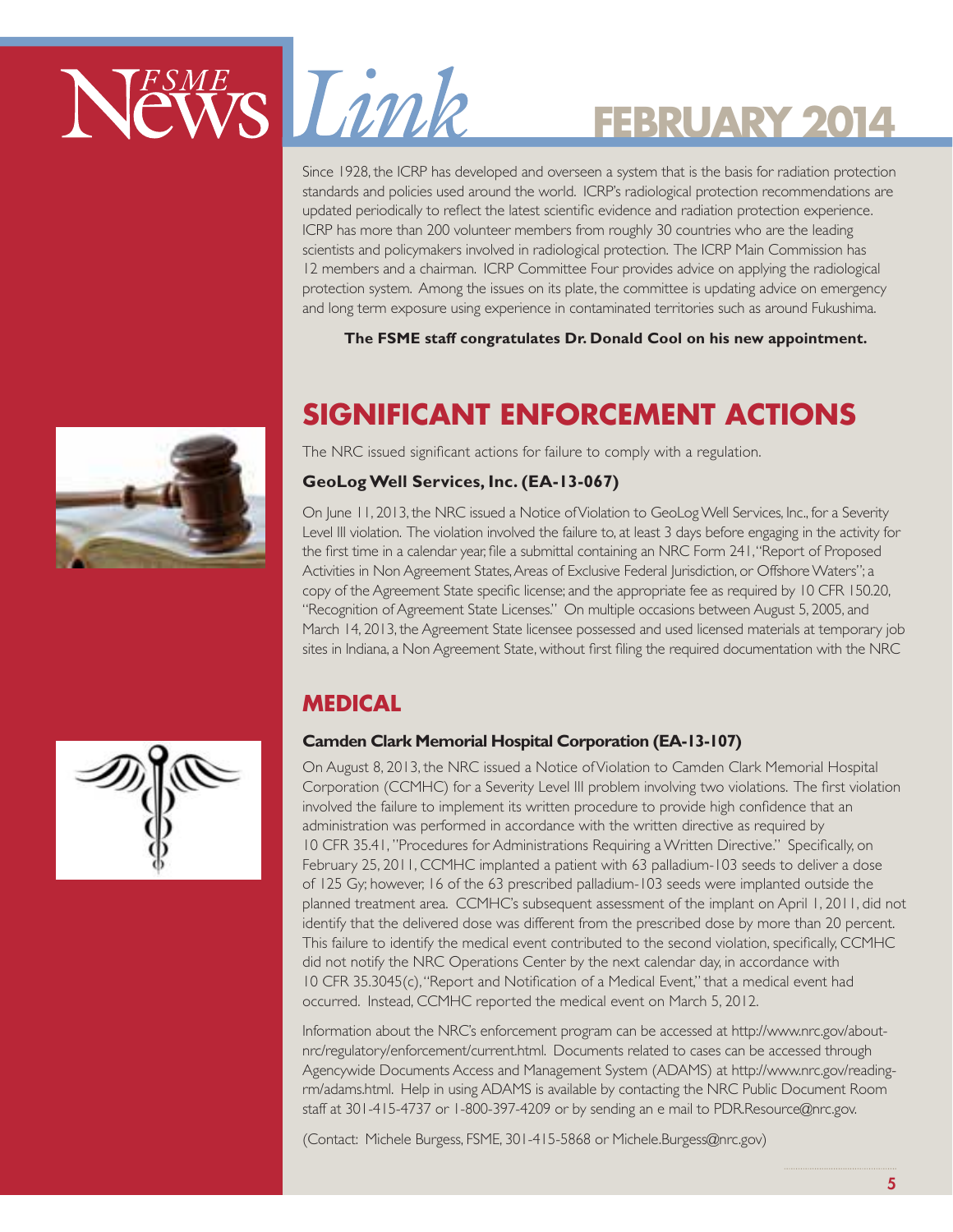



# ESME Limk

# **February 2014**

### **GENERIC COMMUNICATIONS ISSUED**

The following are summaries of NRC generic communications issued by FSME. If any of these documents appears relevant to your needs and you have not received it, please call one of the technical contacts listed below. The Web address for the NRC library of generic communications is http://www.nrc.gov/reading-rm/doc-collections/ gen-comm.

### **Information Assessment Team Advisory**

The NRC established the Information Assessment Team Advisories (IATAs) to provide critical, time sensitive, threat related information to specified licensees. IATAs may also suggest or request that recipients execute certain voluntary precautionary or protective actions. IATAs are issued whenever the U.S. Attorney General or the Secretary of the U.S. Department of Homeland Security makes a change in the National Terrorism Advisory System. The NRC will issue a corresponding IATA elevating security at licensed facilities.

**On September 16, 2013, the NRC issued IA-03-02, "Criteria for Reporting Cybersecurity Incidents."** This IA was issued to inform recipients of the criteria for reporting cybersecurity incidents. This IA is security related and is not publicly available.

(Contact: Eric Lee, FSME, 301–287–3461 or Eric.Lee@nrc.gov)

### **Regulatory Issue Summaries**

The NRC provides a regulatory issue summary (RIS) as an informational document used to communicate with the nuclear industry on a broad spectrum of matters.

**On August 23, 2013, the NRC issued RIS 2013–12, "Notice of Issuance of Enforcement Guidance Memorandum–Interim Guidance for Dispositioning Violations Involving 10 CFR 35.60 and 10 CFR 35.63 for the Calibration of Instrumentation To Measure the Activity of Rubidium-82 and the Determination of Rubidium-82 Patient Dosages."** This RIS was issued to inform addressees that on April 18, 2013, NRC issued Enforcement Guidance Memorandum EGM–13–003 concerning dispositioning inspection findings related to a licensee's implementation of calibration requirements for rubidium-82 (Rb-82) activity measurement systems in accordance with 10 CFR 35.60, "Possession, Use, and Calibration of Instruments Used To Measure the Activity of Unsealed Byproduct Material," and the requirement to determine the Rb–82 dosage before medical use in accordance with 10 CFR 35.63, "Determination of Dosages of Unsealed Byproduct Material for Medical Use."

(Contact: Donna-Beth Howe, Ph.D., FSME, 301-415-7848, or Donna-Beth.Howe@nrc.gov)

**On September 11, 2013, the NRC issued RIS 2013–14, "Reporting Transactions Involving Temporary Jobsites to the National Source Tracking System."** This RIS was issued to clarify the reporting requirements when transferring a nationally tracked source to temporary jobsites.

(Contact: Irene Wu, FSME, 301–415–1951, or Irene.Wu@nrc.gov)

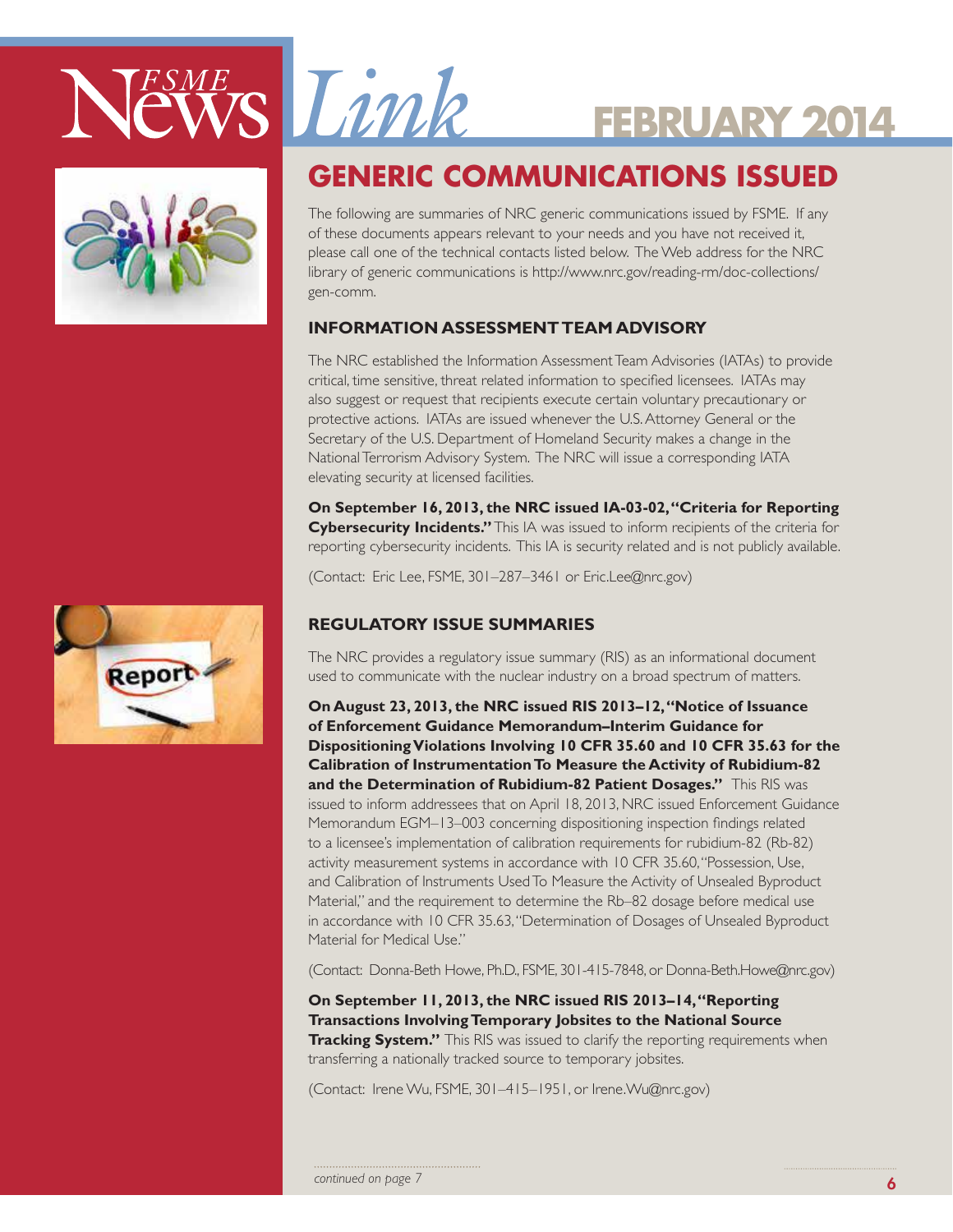

**On October 1, 2013, the NRC issued RIS 2013–16, "Interactions between the NRC and NRC Stakeholders during a Lapse of Agency Appropriations."** On October 9, 2013, FSME co-issued Supplement 1 to this RIS. These RISs were issued to inform addressees about how to communicate and interact with the NRC during the Federal government shutdown.

(Contacts: Thomas Alexion, NRR, 301-415-1326, or Thomas.Alexion@nrc.gov; and Tanya Mensah, NRR, 301-415-3610, or Tanya.Mensah@nrc.gov)



### **Selected Federal Register Notices**

### **November 8, 2013**

*78 FR 67225, Amendments to Material Control and Accounting Regulations (Proposed Rule)* Summary: The NRC is proposing to amend its regulations for material control and accounting (MC&A) of special nuclear material (SNM). The goal of this rulemaking is to revise and consolidate the MC&A requirements in order to update, clarify, and strengthen them. The proposed amendments add new requirements that would apply to NRC licensees who are authorized to possess SNM in a quantity greater than 350 grams.

Contact: Thomas Young, FSME, 301-415-5795, or Thomas.Young@nrc.gov

#### **November 18, 2013**

#### *78 FR 69140, CSMI, LLC; Request for Action, (Petition: Request for action; receipt)*

Summary: George Walther Meade (the petitioner) has requested that the NRC take action with regard to CSMI (licensee). The petitioner requested immediate enforcement action by NRC issuing an order to revoke CSMI's license based on the petitioner's statement that the licensee has committed willful violations involving falsification of information that are of particular concern because the NRC's regulatory program is based on licensees acting with integrity and communicating with candor.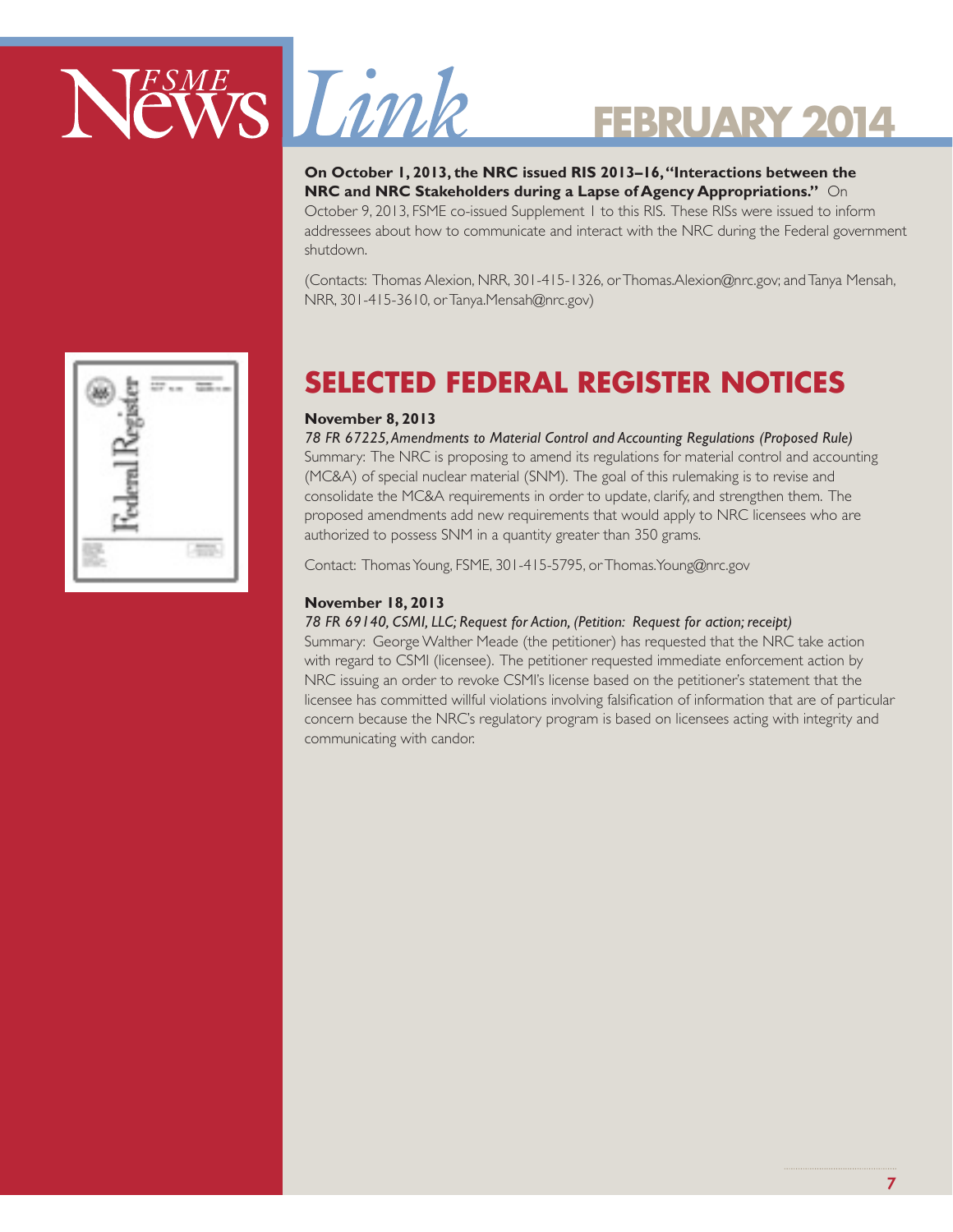



### **ONGOING RULEMAKINGS**

#### **Rulemaking Description Status**

#### **PROPOSED RULES**

10 CFR Part 61 – Low–Level Radioactive Waste (LLRW) Disposal

The proposed rule would revise 10 CFR Part 61 to require LLRW disposal licensees and license applicants to conduct updated and new site specific analyses and to permit the development of criteria for future LLRW acceptance based on the results of these analyses.

10 CFR Part 35 – Medical Use of Byproduct Material – Medical event Definitions, Training and Experience and Clarifying Amendments

The proposed rule would amend the reporting and notification requirements for a medical event, training and experience requirements, and changes to address a request filed in a petition for rulemaking.

The rulemaking package (SECY–13–0075 dated July 18, 2013) was sent to the NRC Commission for review.

The rulemaking package (SECY–13–0084, dated August 8, 2013) was sent to the NRC Commission for review. The Commission has requested a public meeting to hear the views of the medical community, Agreement States, and the staff, before it votes on the proposed rule. The Commission meeting schedule for October 18, 2013, was postponed until after the proposed rule is published.

#### **Final Rule**

10 CFR Part 71 – Compatibility with Transportation Standards The rule would amend the transportation safety requirements in 10 CFR Part 71 to make changes to the NRC regulations for the packaging and transportation of radioactive material.

The NRC published the proposed rule in the *Federal Register* on May 16, 2013 (78 FR 28988). A final rule will likely be sent the Commission in June 2014.

#### **DIRECT FINAL RULE**

10 CFR Part 70 – Appendix A Direct Final Rule, Reportable Safety Events

The NRC is revising event reporting requirements in 10 CFR Part 70, Appendix A, as per resolution and closure of the petition for rulemaking (PRM 70-08) published by the Office of the *Federal Register* (75 FR 63725, October 18, 2010). The petitioner requested that the NRC amend its regulations to clarify existing event reporting requirements based on experience gained since the requirements were revised.

The Commission approved staff to move forward with rulemaking. The NRC staff plans to provide a rulemaking package to the Commission for its review sometime in 2014.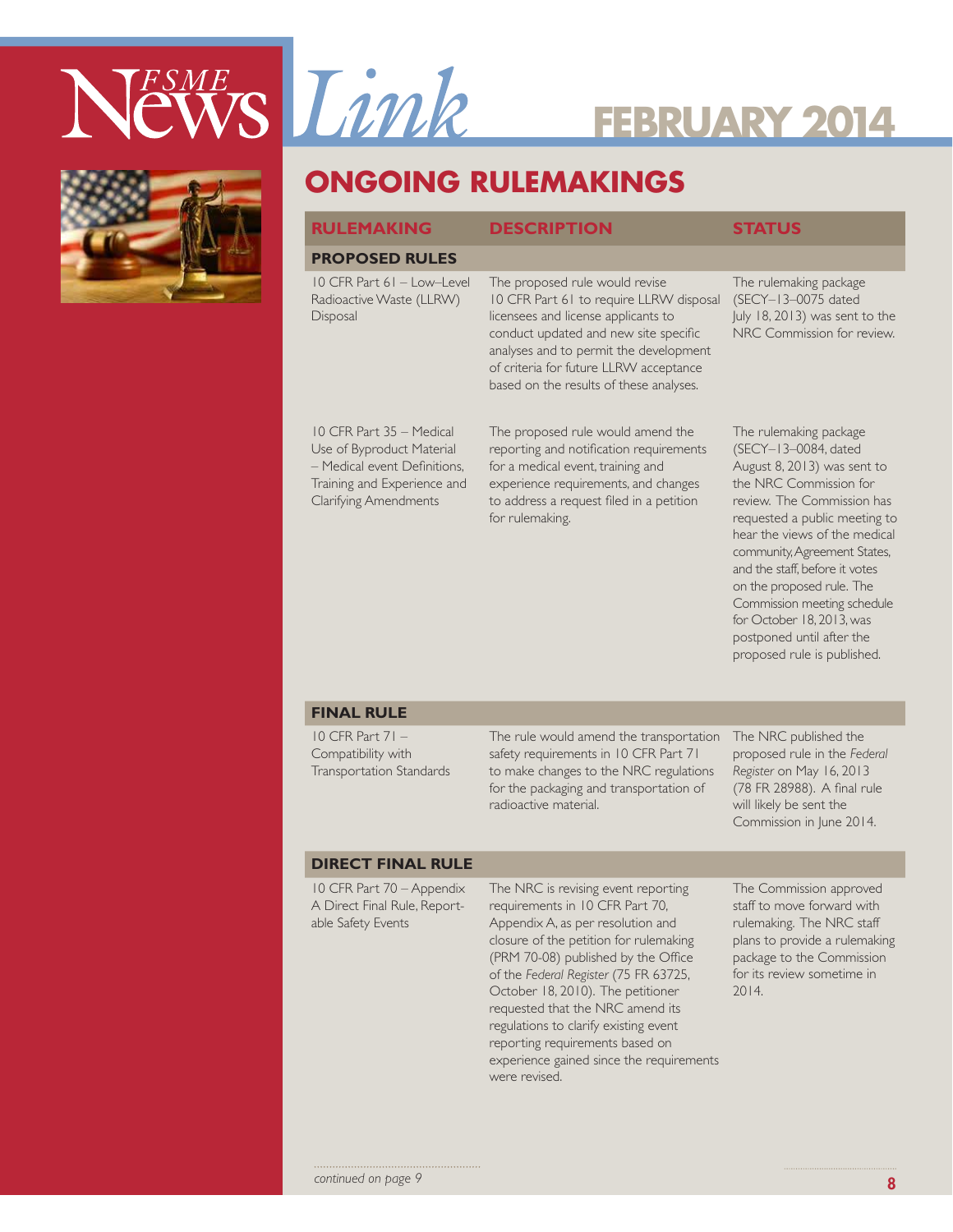

10 CFR Part 73 – Safeguard Information – Modified Handling (SGI–M) Categorization Change for Materials **Facilities** 

The direct final rule and companion proposed rule would remove the SGI-M designation of the security related information for large irradiators, M&D licensees, and for any licensee that transports category 1 quantities of radioactive material or transports small quantities of irradiated reactor fuel that weighs 100 grams or less in net weight of irradiated fuel. The security-related information for these facilities and the transportation would no longer be designated as SGI-M and the information will be protected under the requirements of the new 10 CFR Part 37, "Physical Protection of Category 1 and Category 2 Quantities of Radioactive Material."

The staff sent the Commission a rulemaking package on April 24, 2013 (SECY–13–0045), which the Commission approved. The direct final rule and companion prosed rule will likely be published in early 2014.

#### **PETITIONS**

| PRM 32-7 – Association of<br>Device Distributors and Man-<br>ufacturers (ADDM) (Sean<br>Chapel) - 10 CFR Part 32 | Mr. Sean Chapel submitted a petition<br>for rulemaking (PRM-32-7) requesting<br>the NRC to revise 10 CFR Part 32<br>by adding a new general license to<br>install and service exempt devices. The<br>petitioner also asked the NRC to change<br>the Agreement State compatibility<br>designation of 10 CFR 31.6, "General<br>License to Install Devices Generally<br>Licensed in 10 CFR 31.5." | The Commission approved<br>the staff's recommendation<br>to deny the petition. The<br>petition denial was published<br>on September 16, 2013<br>(78 FR 56839) |
|------------------------------------------------------------------------------------------------------------------|------------------------------------------------------------------------------------------------------------------------------------------------------------------------------------------------------------------------------------------------------------------------------------------------------------------------------------------------------------------------------------------------|---------------------------------------------------------------------------------------------------------------------------------------------------------------|
| PRM 32-8 - Campco Petition                                                                                       | Campco submitted a petition for<br>rulemaking (PRM-32-8) requesting<br>the NRC to amend regulations to<br>allow commercial distribution of tritium<br>markers.                                                                                                                                                                                                                                 | The receipt and request of<br>the petition was published in<br>Federal Register for 75-days<br>of public comments on<br>July 11, 2013.                        |
| <b>POLICY STATEMENT</b>                                                                                          |                                                                                                                                                                                                                                                                                                                                                                                                |                                                                                                                                                               |
| Tribal Policy Statement                                                                                          | The FCME staff is in the process of dough                                                                                                                                                                                                                                                                                                                                                      | The staff sent a package to                                                                                                                                   |

Tribal Policy Statement The FSME staff is in the process of developing an agency-wide Tribal Policy Statement to enhance government-to-government interactions with Tribes in areas within the NRC's regulatory jurisdiction. The Policy Statement will provide guiding principles to ensure effective outreach, coordination and consultation with Tribal governments.

The staff sent a package to the Commission for review and approval in January 2014, including a proposed Tribal Policy Statement and related enclosures.

#### **PRE-RULEMAKING**

10 CFR Part 20 – ICRP Recommendations

The rulemaking would revise 10 CFR Part 20 to align with recent methodology and terminology for dose assessment in the ICRP Publication 103 of 2007.

FSME is developing technical issue papers and will publish for stakeholder comment in 2014.